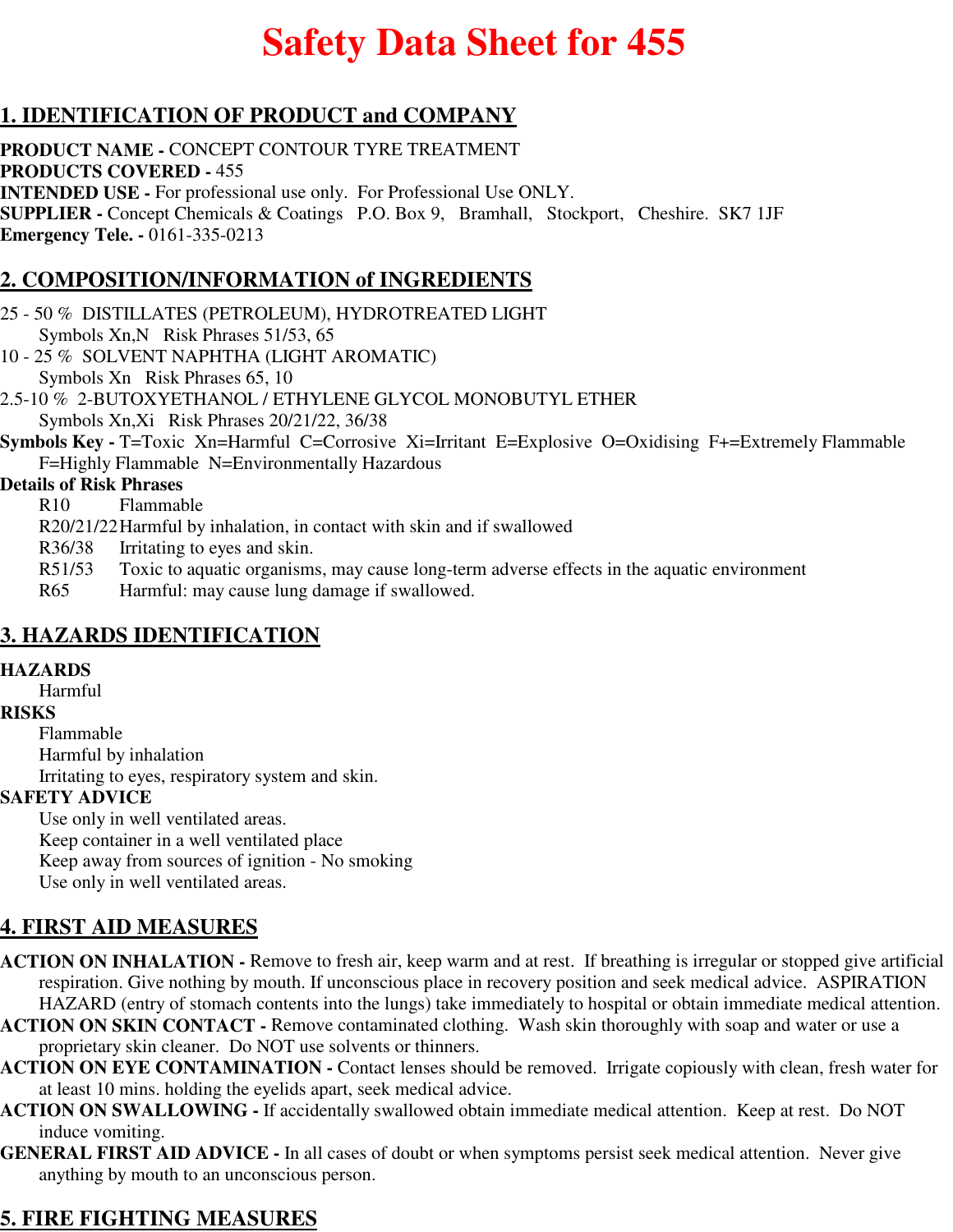#### **RECOMMENDED EXTINGUISHING MEDIA -** Carbon-Dioxide, Dry Powder, Sand. **DO NOT USE -** Water.

**FIRE FIGHTING INSTRUCTIONS -** Fire will produce smoke containing hazardous products of combustion (see Section 10). Decomposition products may be a hazard to health. Appropriate self-contained breathing apparatus may be required. Cool closed containers exposed to fire with a water spray. Do not allow run off from fire fighting to enter drains or water courses.

# **6. ACCIDENTAL RELEASE MEASURES**

Exclude sources of ignition and ventilate the area. Exclude non-essential personnel. Avoid breathing vapours. Refer to protective measures listed in sect. 7&8. Contain and collect spillages with non-combustible absorbent materials e.g. sand, earth and place in suitable container for disposal in accordance with the waste regulations Clean preferably with a detergent, avoid use of solvents. Do not allow to enter drains or water courses. If it does the local water company should be contacted immediately, in case of contamination of streams rivers or lakes the National Rivers Authority

# **7. STORAGE AND HANDLING**

- **STORAGE PRECAUTIONS** If designated flammable is subject to the Highly Flammable Liquids & Liquefied Petroleum Gases Regulations. Up to 50lts may be kept in workroom fireproof cupboard or bin, otherwise in a separate room Observe the label precautions. Store between  $5 \& 25\phi$ C in a dry well ventilated place away from sources of heat, ignition and direct sunlight. No smoking. Prevent unauthorised access. Containers which are opened should be properly resealed and kept upright to prevent leakage. Store away from oxidising agents and strongly alkaline and acidic materials.
- **HANDLING PRECAUTIONS** Vapours are heavier than air and may spread along floors. They may form explosive mixtures with air. Prevent creation of explosive or flammable mixtures and avoid vapour concs higher than the OEL Do not use in areas where potential sources of ignition exist. Electrical equipment should be protected to the appropriate standard. Use non sparking tools & exclude sources of heat, sparks & flames Avoid skin & eye contact. For personal protection see Sect.8. Good housekeeping and regular removal of waste materials will minimise risks. Keep container tightly closed. Never use pressure to empty, container is not a pressure vessel. Always keep in containers made of the same material as the supply container.

# **8. EXPOSURE CONTROLS AND PERSONAL PROTECTION**

#### **OCCUPATIONAL EXPOSURE LIMITS**

DISTILLATES (PETROLEUM), HYDROTREATED LIGHT OEL's are as mist Long Term: 5 mgm/m3 Short Term: 10 mgm/m3 Notation OES SOLVENT NAPHTHA (LIGHT AROMATIC) Long Term: 200 mgm/m3 Notation OES 2-BUTOXYETHANOL / ETHYLENE GLYCOL MONOBUTYL ETHER Long Term: 25 ppm Short Term: 50 ppm Notation Sk OES **NOTES -** Sen =Respiratory Sensitizer OES = Occupational Exposure Standard MEL = Maximum Exposure Limit

- OEL's are from EH40 except where marked SUP which are assigned by the supplier of the substance
- **ENGINEERING PRECAUTIONS** Provide adequate ventilation. Where reasonably practicable this should be achieved by the use of local exhaust ventilation and good general extraction. If extraction methods are insufficient to maintain concentrations of particulates and/or solvent vapours below relevant OEL's, suitable respiratory protective equipment should be worn.
- **GENERAL PRECAUTIONS** All ppe, including rpe, used to control exposure to hazardous substances must be selected to meet the requirements of the COSHH regulations. Hygiene measures: keep away from food, drink and animal feeding stuffs. Wash hands before breaks and at the end of workday.
- **RESPIRATORY PROTECTION** Air fed respiratory equipment should be worn when sprayed if levels cannot be controlled below OEL's and engineering methods cannot be reasonably improved.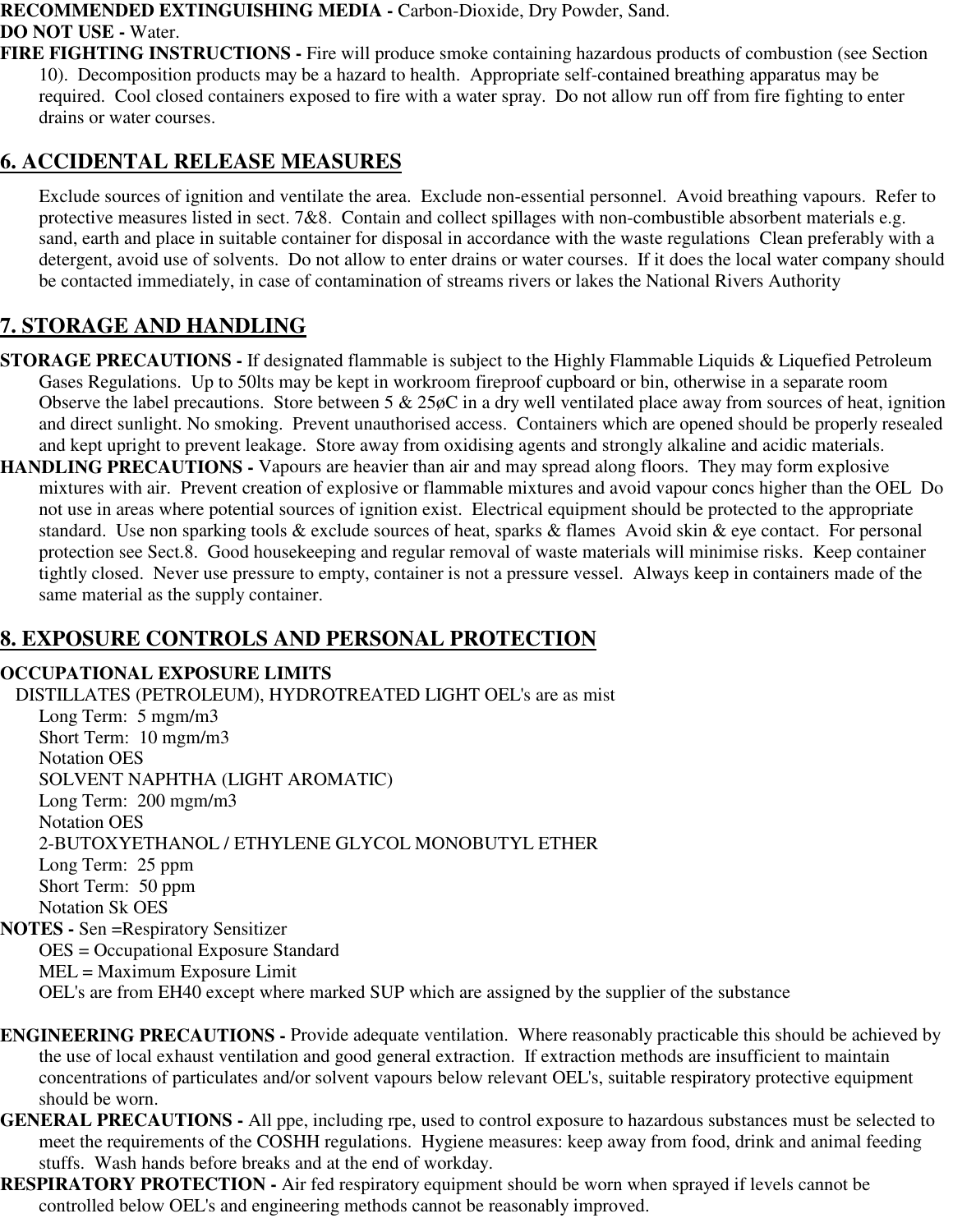**HAND PROTECTION - Full physical protection is best. Seek relevant advice from glove manufacturers. Barrier cream may** be of help but should not be applied after exposure has occurred.

**EYE PROTECTION -** Eye protection designed to protect against liquid splashes should be worn.

**SKIN PROTECTION -** Cotton or cotton/synthetic overalls or coveralls are normally suitable. Grossly contaminated clothing should be removed and the skin washed with soap & water or a proprietary skin cleaner.

## **9. PHYSICAL AND CHEMICAL PROPERTIES**

**Physical State -** YELLOWISH LIQUID **Flash Point Specific Gravity -** .83 **Vapour Density -** HEAVIER than AIR **Lower Explosion Limit -** 0.8% vol\par

#### **10. STABILITY AND REACTIVITY**

Stable under the recommended storage & handling conditions (see Sect.7). In a fire, hazardous decomposition products such as smoke, carbon monoxide, carbon dioxide, and oxides of nitrogen may be produced. Keep away from oxidising agents and strongly alkaline and acid materials to prevent the possibility of an exothermic reaction.

## **11. TOXICOLOGICAL INFORMATION**

Exposure to organic solvent vapours may result in adverse health effects such as irritation of the mucous membrane and respiratory system and adverse effects on the renal and central nervous systems. Symptons include headaches, dizziness, fatigue, muscular weakness, drowsiness and in extreme cases unconsciousness. Splashes in the eyes may cause irritation and reversible local damage. Repeated or prolonged contact with the product may lead to removal of natural fats from the skin resulting in non-allergic contact dermatitis and absorption through the skin. Splashes in or contamination of the eye may cause irritation and reversible local damage. There is no data available on the product itself.

## **12. ECOLOGICAL INFORMATION**

There is no data available on the product itself. The product should not be allowed to enter drains or water courses or be deposited where it can affect ground or surface waters.

# **13. DISPOSAL CONSIDERATIONS**

Do not allow into drains or water courses or dispose of where ground or surface waters may be affected. Wastes, including emptied containers, are controlled wastes and should be disposed of in accordance with regulations made under the Control of Pollution (1974) & Environmental Protection (1990) Acts. Using the information in this data sheet, advice should be obtained from the Waste Regulation Authority whether the Special Waste Regulations 1980 apply.

## **14. TRANSPORT INFORMATION**

**UN No -** 1993 **Class -** 3 **Designation -** FLAMMABLE LIQUID For Transport Information other than UK Road or Rail please contact your supplier.

# **REGULATORY INFORMATION**

**CLASSIFICATION** Harmful **CONTAINS RISKS PHRASES** Flammable Harmful by inhalation Irritating to eyes, respiratory system and skin. **SAFETY PHRASES** Use only in well ventilated areas.